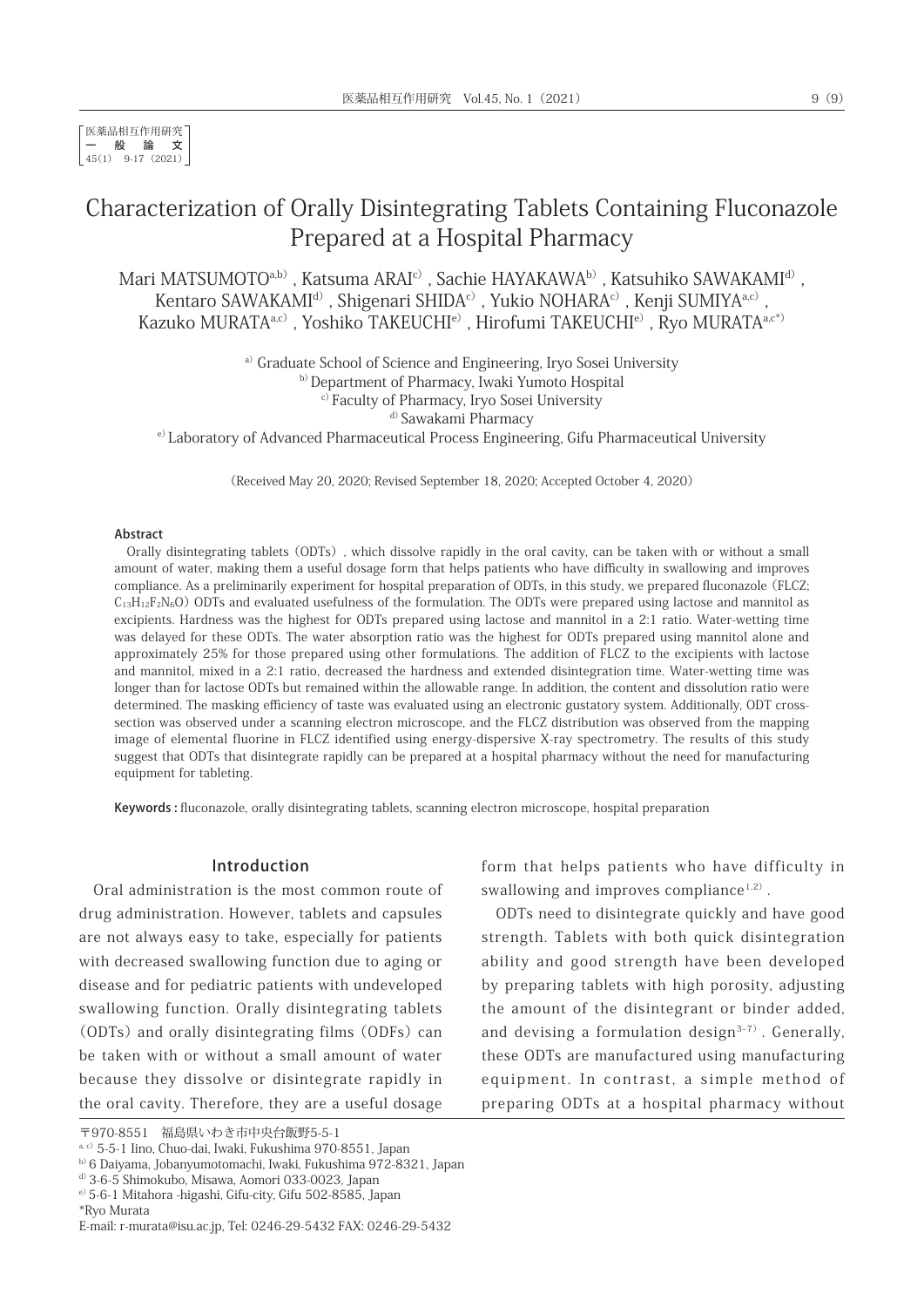manufacturing equipment was reported $8,9)$ . They used lactose as an excipient for ODTs and dried it in a refrigerator to prepare porous tablets.

Mannitol, which is a sugar alcohol, is widely used as an excipient because it is chemically inert to drug substances and other excipients and has low hygroscopicity $10)$ . It is also used as an excipient for ODTs because of its excellent solubility, sweetness, and good palatability.

As a preliminarily experiment for hospital preparation of ODTs, in this study, we attempted to prepare ODTs with rapid disintegration and suitable strength based on a formulation study using mannitol and lactose. Fluconazole (FLCZ;  $C_{13}H_{12}F_2N_6O$  was used as the drug substance. FLCZ is a synthetic antifungal agent from the triazole group<sup>11)</sup>. The resultant tablets were characterized by hardness, disintegration, and water absorption tests. Moreover, the tablets' content and dissolution ratio were assessed, and taste evaluation was performed using an electronic gustatory system. For further characterization of the tablets, an ODT cross-section was observed under a scanning electron microscope (SEM) and using energy-dispersive X-ray spectroscopy(EDS), the distribution of FLCZ in ODTs was confirmed by mapping image of elemental fluorine in the structure formulation of FLCZ.

### Materials and Methods Materials

FLCZ was obtained from LKT. Labs.(St. Paul, MN), powdered lactose and Diflucan<sup>®</sup> capsule 50 mg from Pfizer(Tokyo, Japan), and d-mannitol from B Food Science (Aichi, Japan).

| Table 1. ODT formulations |                  |    |    |    |     |
|---------------------------|------------------|----|----|----|-----|
|                           | Formulation code |    |    |    |     |
| Ingredient (%)            | A                | B  | C  | D  | E   |
| Lactose                   | 100              | 75 | 67 | 50 |     |
| Mannitol                  |                  | 25 | 33 | 50 | 100 |

ODT, orally disintegrating tablet.

### Methods

### 1. Preparation

ODTs were prepared using lactose and mannitol as excipients, as described previously by Sumiya et  $al^{8}$ . Table 1 shows the mixing ratio of lactose and mannitol. To prepare FLCZ ODTs, first, FLCZ and the excipients were mixed, and then the mixed powder and purified water were suspended in a mass ratio of 2:1. The suspension was filled in a syringe and was dispensed into molds(300 mg/ mold), dried in a refrigerator for 96 h, and finally taken out of the molds. FLCZ ODTs were prepared, such that one tablet contained 25 mg of FLCZ.

### 2. Hardness test

A hardness test was performed using a TH-203MP tablet hardness tester (Toyama Sangyo, Osaka, Japan).

### 3. Evaluation of disintegration time

A disintegration test was performed using an NT-40H disintegration tester (Toyama Sangyo) with water at 37°C as the immersion fluid.

### 4. Water absorption

Water absorption was evaluated by measuring wetting time and water absorption ratios with reference to a previously reported method<sup>12,13)</sup>. A filter paper (5A, diameter: 9 cm) was placed on a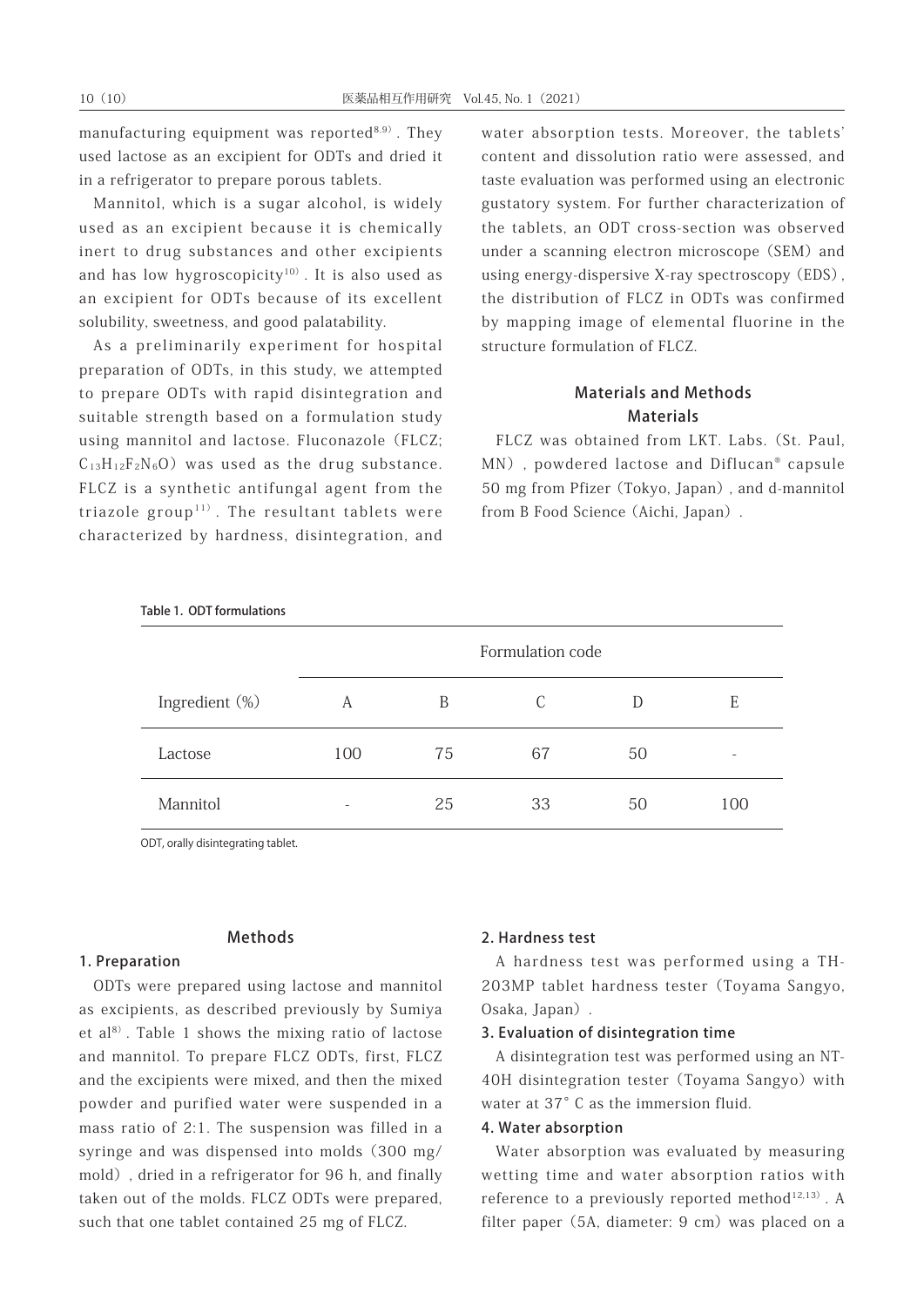Petri dish (diameter: 10 cm) and wetted with 2 mL of water tinted with red food color. An ODT was placed at the center of the filter paper, and the time required for complete wetting was measured by visual observation of color change of the ODT. Water absorption ratio, R, was determined according to the following equation:

 $R = 100 (W_a - W_b) / W_b$ 

where  $W_b$  and  $W_a$  are the weight before and after water absorption, respectively.

### 5. FLCZ content measurement

FLCZ ODTs were dissolved in water at room temperature. The FLCZ concentration in the solution was evaluated by high-performance liquid chromatography(HPLC). Reversed-phase chromatography was performed using the LaChrom Elite System(Hitachi, Tokyo, Japan). The HPLC system comprised an L-2130 pump, an L-2300 column oven, a D-2500 integrator, and a L-2400 UV-VIS detector. HPLC analysis was performed on TSK GEL ODS-120H  $(4.6 \times 150$  mm, Tosoh, Tokyo, Japan) at 40  $\degree$  C. The mobile phase was acetonitrile and water  $(1:4, v/v)$  with a flow rate of 1.1 mL/min, and detection wavelength of 260 nm. A sample of 20  $\mu$  L was injected into a column using the Chromaster 5280 autosampler.

### 6. Evaluation of the dissolution test

A drug dissolution test was performed using an NTR-6200AC dissolution tester (Toyama Sangyo). The test was performed in 900 mL of water at 37° C, with a paddle stirring speed of 50 rpm. At time intervals of 0.5, 1.5, 3, 5, 10, 20, 40, and 60 min, 5 mL samples were withdrawn. The samples were filtered through a 0.45  $\mu$  m membrane filter (GL Science, Tokyo, Japan), and the amount of FLCZ released was measured using HPLC. HPLC analysis conditions for FLCZ were as described before.

### 7. Taste evaluation

The taste was evaluated using an electronic gustatory system(ASTREE V5, Alpha M.O.S. Japan, Tokyo, Japan). A sample tablet was completely dissolved in 30 mL of purified water, and 25 mL of the prepared sample solution was used for the measurement. Principal component analysis(PCA) was performed using AlphaSoft V2020, Data points from the samples were compared using calculated Euclidean distances on the PCA map.

### 8. Morphological observations

ODT cross-sections were observed under JSM-6010LA SEM (JEOL, Tokyo, Japan) at an acceleration voltage of 10 kV. Elemental analysis was performed to confirm the distribution of elemental fluorine in FLCZ using EDS, and FLCZ distribution was observed by mapping the elemental fluorine in FLCZ. The EDS spectra of the contained elements were confirmed, and a tablet without FLCZ and an FLCZ ODT were compared.

### 9. Statistical analysis

Data were expressed as mean  $\pm$  standard deviation, and statistical differences were analyzed using one-way analysis of variance, followed by the Tukey–Kramer post hoc test for multiple comparisons. All statistical analyses were performed using Statcel 3 software (OMS Publishing Inc., Saitama, Japan).  $*P < 0.05$  and  $*^*P < 0.01$ .

### Results

The different tablet properties were changed by changing the type of filler in the formulation. The results of measurements of the hardness test are shown in Fig. 1. Hardness of tablets was lowest for ODTs prepared using only mannitol as an excipient [mannitol ODTs(Man ODTs)]. While the ODT prepared with lactose showed higher hardness than Man ODTs, hardness significantly increased by formulating a suitable mannitol-tolactose ratio. The highest hardness was observed for ODTs prepared using both lactose and mannitol in a 2:1 ratio among the several formulations with lactose and mannitol. The addition of FLCZ (active substance), to the tablet formulation decreased hardness of the resultant tablet.

The results of the disintegration test are shown in Fig. 2. The disintegration time decreased as the concentration of mannitol increased. The tablet with lactose and mannitol in a 1:1 ratio as well as a mannitol tablet showed significantly shorter disintegration time than lactose tablet. The addition of FLCZ resulted in an increase in disintegration time.

The water-wetting time was delayed for the tablets prepared with lactose and mannitol in a 2:1 ratio compared with those prepared with the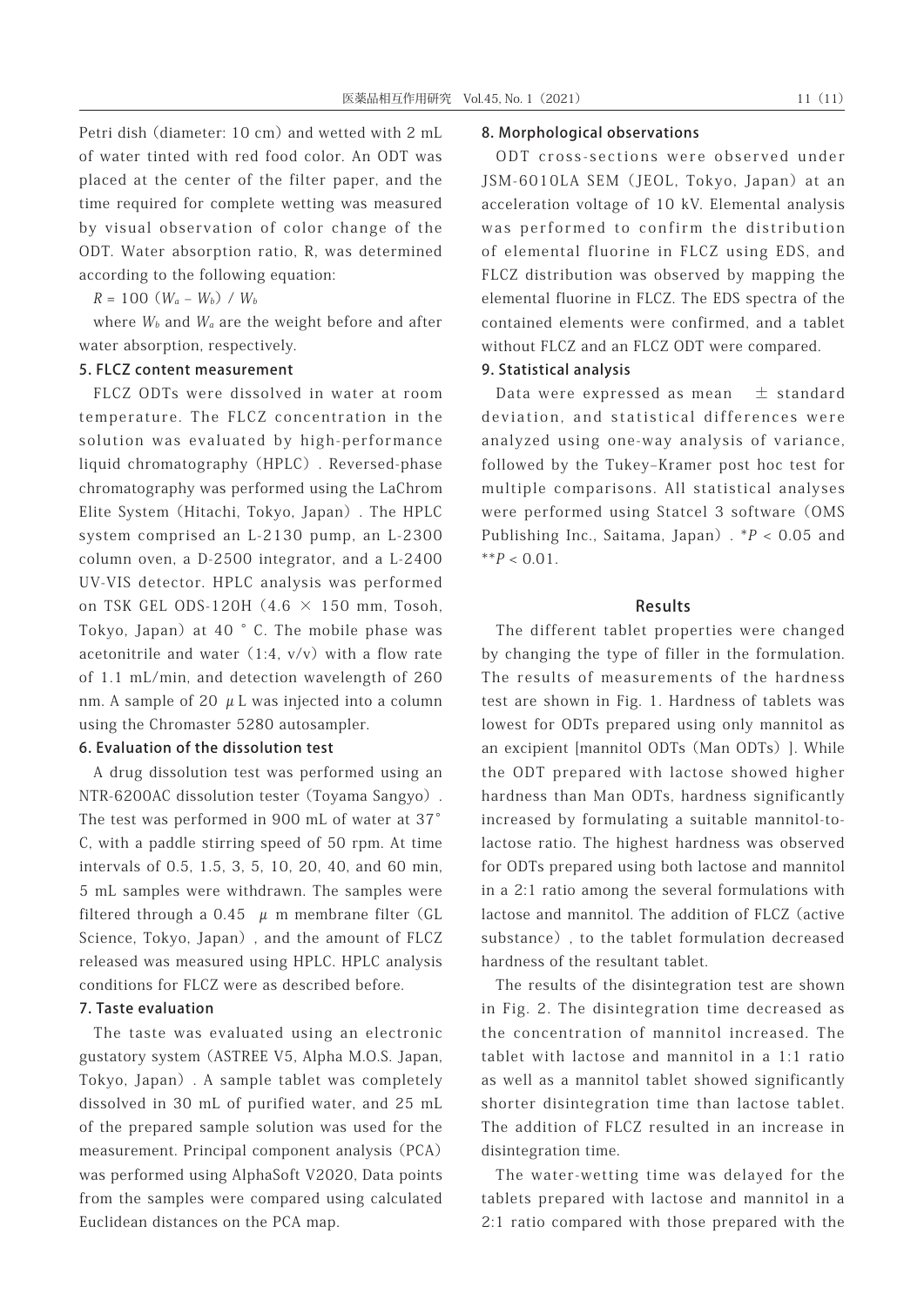

(A) Lactose; (B–D) lactose and mannitol mixture in ratios of 3:1, 2:1, 1:1; (E) mannitol and (C + FLCZ) lactose-to-mannitol ratio of 2:1 with 25 mg of FLCZ. Data are presented as mean  $\pm$  standard deviation (n = 10). \*P < 0.05; \*\*P < 0.01. ODT, orally disintegrating tablet; FLCZ, fluconazole.



(A) Lactose; (B–D) lactose and mannitol mixture in the ratios of 3:1, 2:1, and 1:1; (E) mannitol and (C + FLCZ) lactose-to-mannitol ratio of 2:1 with 25 mg of FLCZ. Data are presented as mean ± standard deviation (n = 10). \*P < 0.05; \*\*P < 0.01. ODT, orally disintegrating tablet; FLCZ, fluconazole.

other formulations. Similarly, these tablets showed greater hardness(Fig. 3). Water absorption ratio was the highest for Man ODT and approximately 25% for ODTs prepared with other formulations. The addition of FLCZ to the excipient with lactose and mannitol in a ratio of 2:1 resulted in a longer water absorption time than for lactose ODTs, but the time remained within the allowable range.

The FLCZ content of the tablets was measured for five tablets. The drug content of each formulation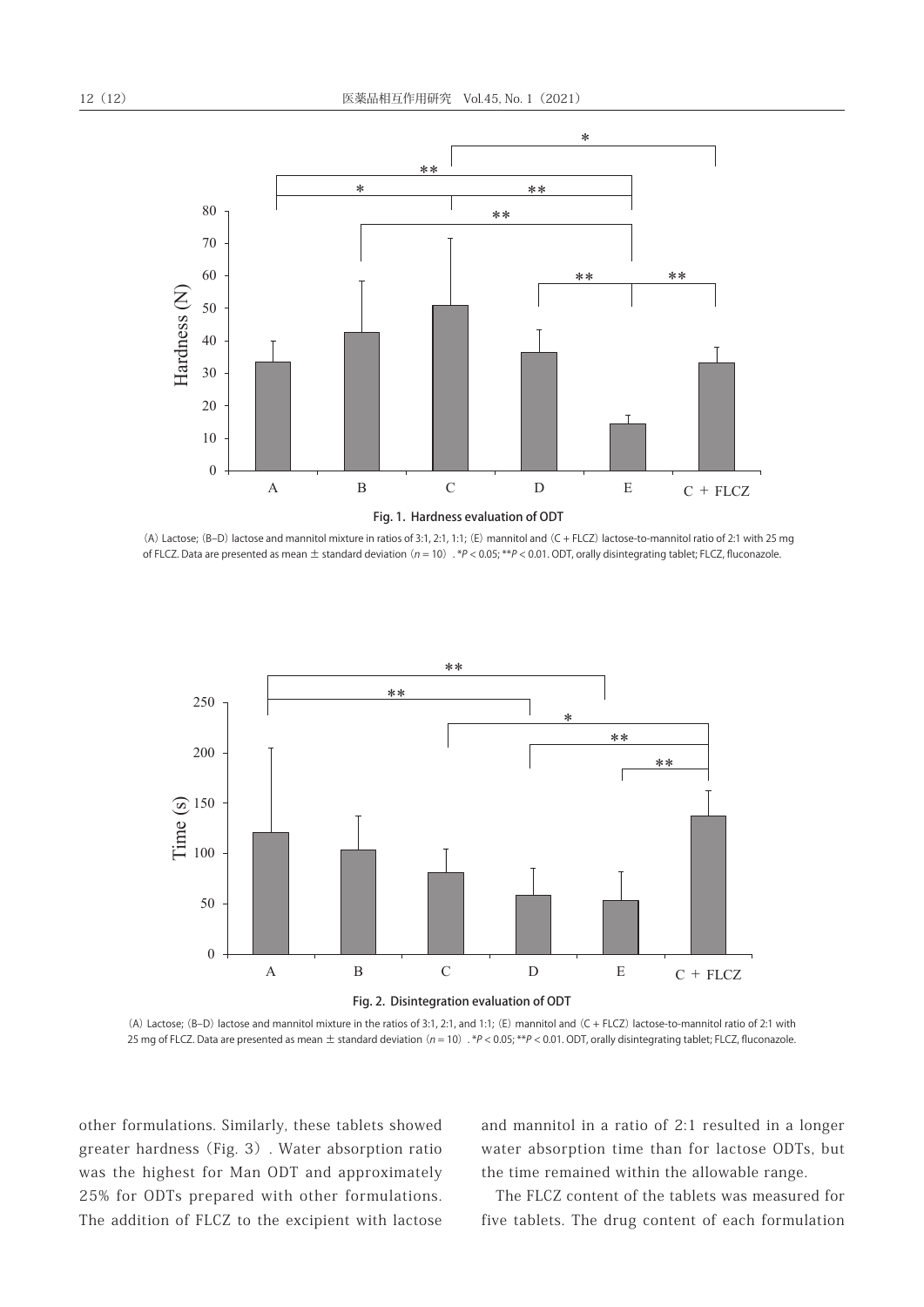

## (b)Water absorption ratio



(a) Wetting time and (b) Water absorption ratio. (A) Lactose; (B–D) lactose and mannitol mixture in the ratios of 3:1, 2:1, and 1:1; (E) mannitol and (C + FLCZ) lactose-to-mannitol ratio of 2:1 with 25 mg of FLCZ. Data are presented as mean  $\pm$  standard deviation (n = 5). \*P < 0.05; \*\*P < 0.01. ODT, orally disintegrating tablet; FLCZ, fluconazole.

was  $\sim$ 99.5%  $\pm$  2.2% of the expected value. This result confirmed that the suspended drug crystals well dispersed during tablet preparation.

The drug dissolution profiles of FLCZ-containing formulations are shown in Fig. 4. In FLCZ ODTs,

>80% of FLCZ eluted within 10 min after the start of the test. Compared with the commercial product Diflucan® capsules, the FLCZ ODTs eluted FLCZ (active substance) in a shorter time. The dissolution amount of FLCZ at 60 min was the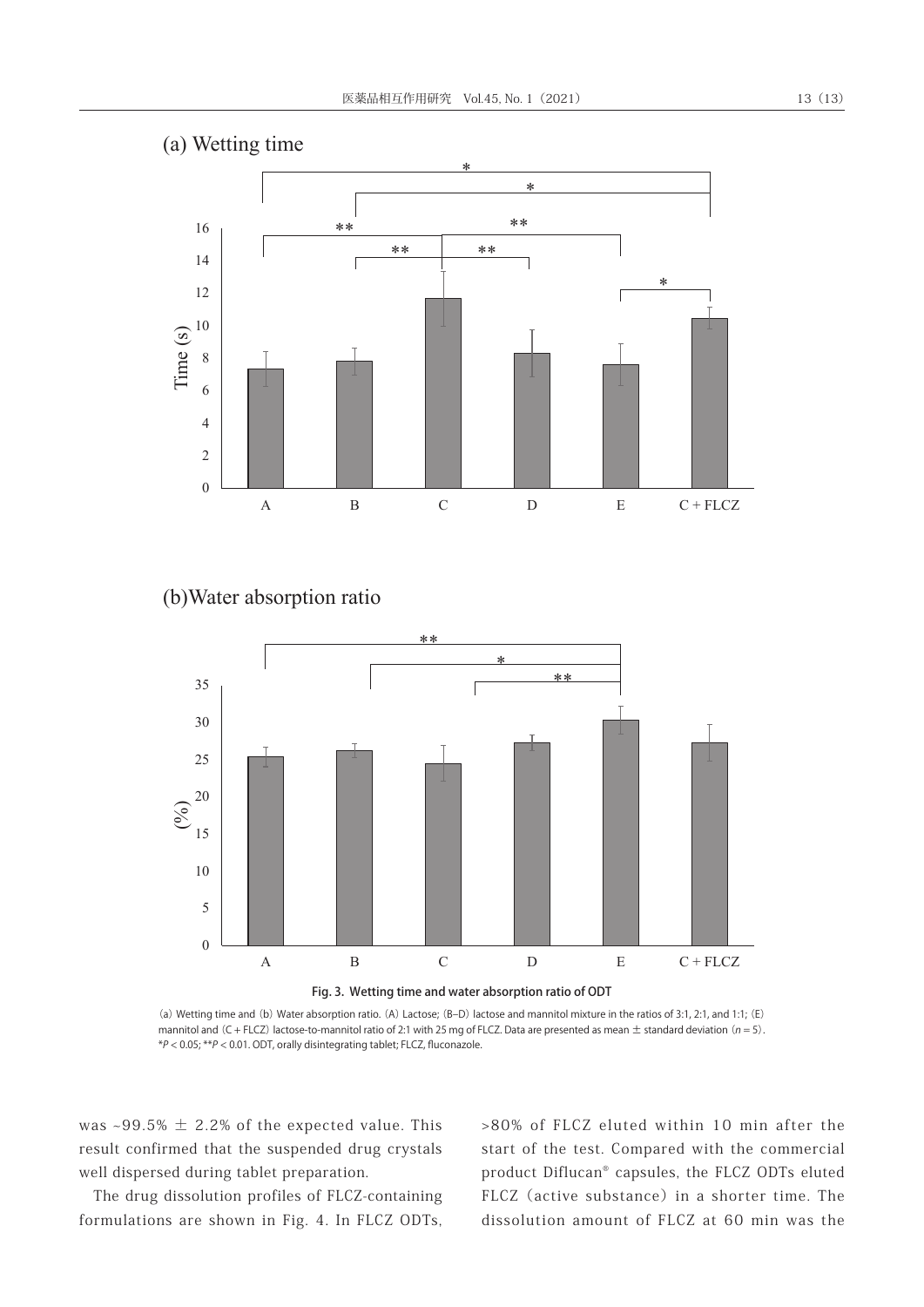

Control experiment on dissolution rate performed using Diflucan® capsules (50 mg). Data are presented as mean  $\pm$  standard deviation ( $n = 3$ ) . FLCZ, fluconazole.

same between the two dosage forms.

Euclidean distances were calculated between active sample solutions containing FLCZ and corresponding placebo solution. Controls were used to describe the Euclidean distance between FLCZ and water. The masking effects on taste were calculated by comparing each Euclidean distance

with that of the control. The masking efficiency of lactose was 74.3% and lactose and mannitol in a 2:1 ratio was 68.8%(Fig. 5). However, a Fig. 5 statistical comparison of the results showed no noticeable differences.

The SEM image of fracture surface of the tablets is shown in Fig. 6. The FLCZ ODT spectrum



#### Fig. 5. Masking efficiency of excipient

Euclidean distance was calculated between the active sample solution containing FLCZ and the corresponding placebo sample solution. (Control) FLCZ; (A) Lactose; (C) lactose–to-mannitol ratio of 2:1. ODT, orally disintegrating tablet; FLCZ, fluconazole.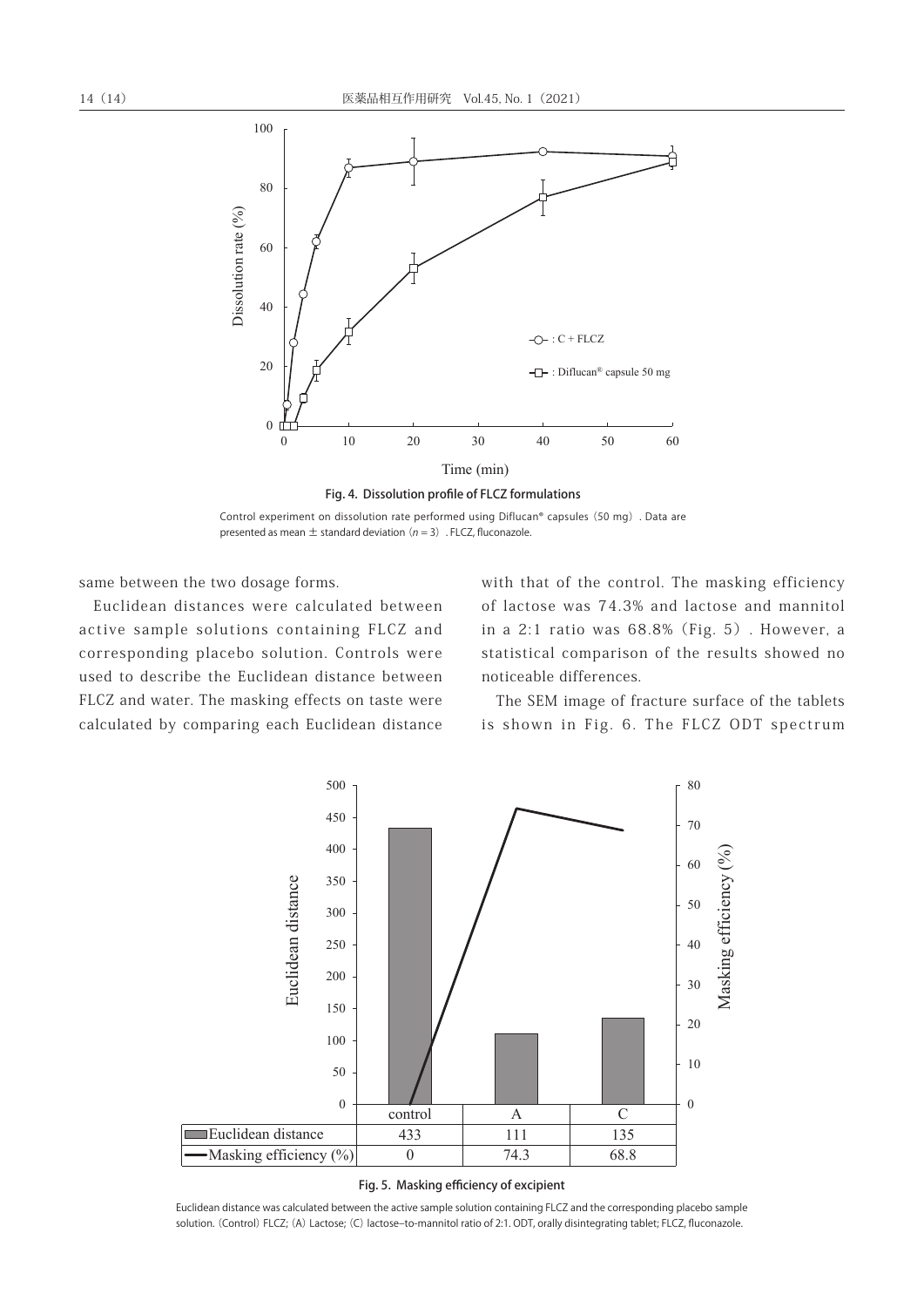

Fig. 6. SEM observation of ODT fracture surface

(A) Lactose; (C) lactose-to-mannitol ratio of 2:1; (E) mannitol; and lactose-to-mannitol ratio of 2:1 with 25 mg FLCZ (C + FLCZ) . SEM, scanning electron microscope; ODT, orally disintegrating tablet; FLCZ, fluconazole.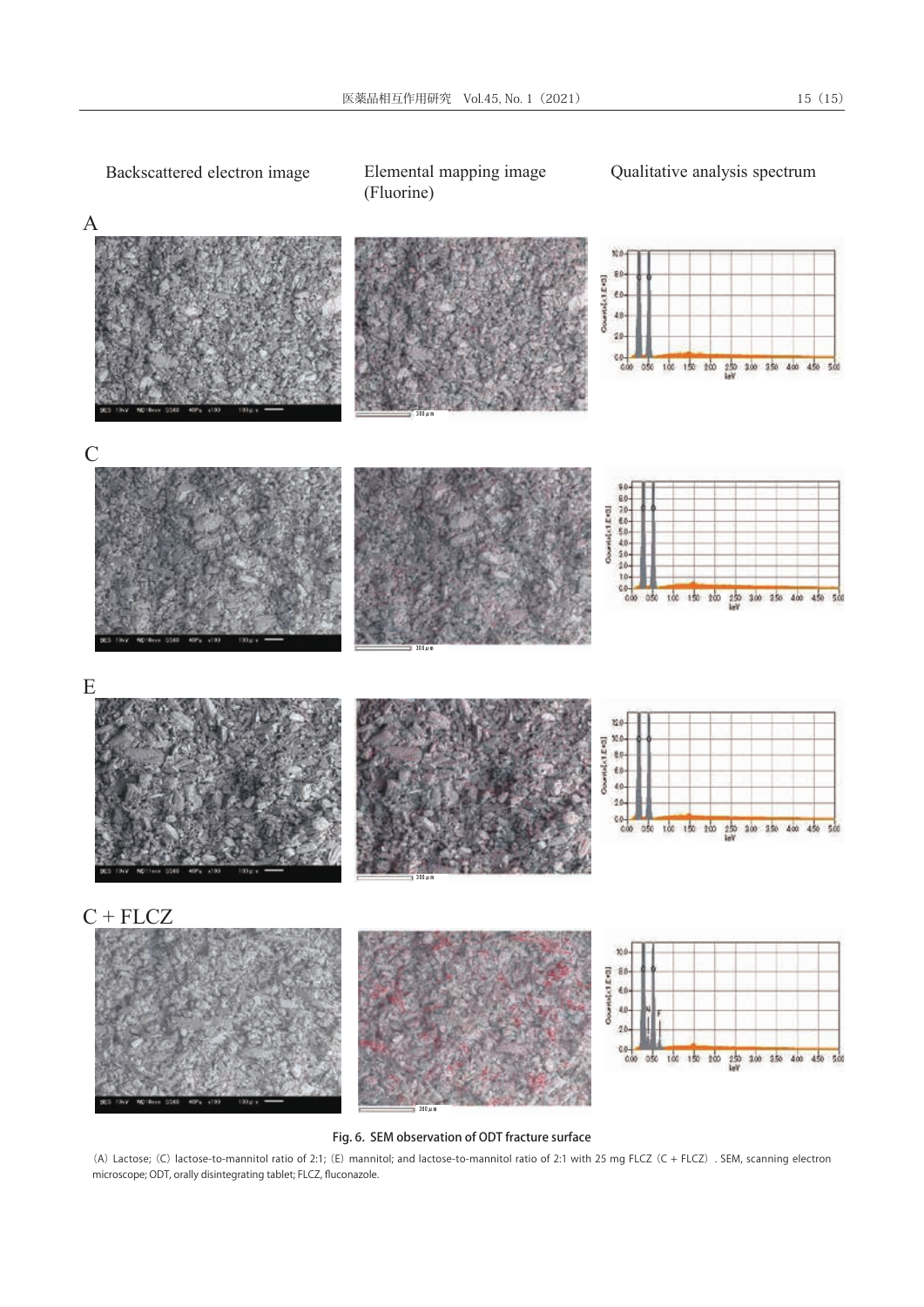confirmed the presence of fluorine in the molecular structure of FLCZ, whereas the fluorine spectrum was not detected for the tablet without FLCZ. In addition, the mapping image of fluorine confirmed that FLCZ was uniformly distributed. The morphological observation of the ODT crosssection and comparison of lactose ODTs (Lac ODTs)and Man ODTs showed that Man ODTs have larger particles compared with Lac ODTs. In fact, many Man ODTs were missing when removed from the molds.

### Discussion

FLCZ is clinically used in capsules and dry syrups in an oral dosage form. A previous study prepared ODFs containing FLCZ and evaluated their formulation properties<sup>14)</sup>. ODF is a flexible thin-film formulation. When ODF disintegrates, the stickiness of the film base may be felt after ingestion. In this study, we prepared ODTs containing FLCZ to broaden the options of its oral dosage form. To improve the essential properties of ODTs prepared with the simple molding method at a hospital pharmacy, we tested the effect of type of excipient used for tablets on their properties.

Man ODTs showed a better disintegration property but lower hardness than Lac ODTs. However, hardness increased by formulating mannitol with lactose as a filler, and ODTs prepared using lactose and mannitol in a 2:1 ratio showed the highest hardness among the tablets prepared in this study.

ODTs prepared with mannitol are probably unable to withstand the pressure applied during removal from molds because mannitol particles are large and their particle–particle bonding is weak. Therefore, when mannitol and lactose are mixed, lactose enters the gaps between the mannitol particles, increasing hardness. It also showed that increasing hardness may affect the water wetting time.

When FLCZ was added with lactose and mannitol in a 2:1 ratio, hardness tended to decrease and disintegration time tended to increased. However, these properties are tolerable in actual clinical use. The prepared ODT displays excellent water absorption and can be expected to disintegrate

rapidly. The time taken by Lac ODT until natural disintegration without physical irritation in the oral cavity is approximately 100 sec. This timeframe is appropriate for a useful preparation<sup>8)</sup>.

In addition, the elution of FLCZ from ODTs was faster than that from capsules, possibly because of the good solubility of mannitol. Moreover, FLCZ is uniformly distributed, and its release from the tablet surface leads to an increase in the dissolution rate.

Euclidean distances between active samples and the corresponding placebo sample were calculated using the electronic gustatory system to evaluate the masking efficiency of the excipients. The Euclidean distance represents taste similarity between the sample pairs<sup>15,16)</sup>. The distance between FLCZ and water was expressed as the taste intensity of the drug. The masking efficiency by the fillers was evaluated by comparing the Euclidean distances between the formulations. This efficiency is attributed to the sweetness of the excipients. The excipient of the ODT prepared is expected to show a masking effect on the taste of FLCZ. However, Euclidean distance may not correlate with the actual bitterness score, and further study is warranted to examine human gustatory sensation.

### Conclusions

As a preliminarily experiment for hospital preparation of ODTs, we attempted to prepare ODTs capable of rapid disintegration. The results of this study suggested that ODTs with quick disintegration ability can be prepared at a hospital pharmacy without the need for any manufacturing equipment such as a tableting machine.

### Conflict of interest

The authors declare no conflicts of interest.

### References

- 1) H. Seager: Drug-delivery products and the Zydis fast-dissolving dosage form, J. Pharm. Pharmcol., 50, 375-382, 1998.
- 2) N. Koh, S. Sakamoto, F. Chino: Improvement in medication compliance and glycemic control with voglibose oral disintegrating tablet, Tohoku J. Exp.